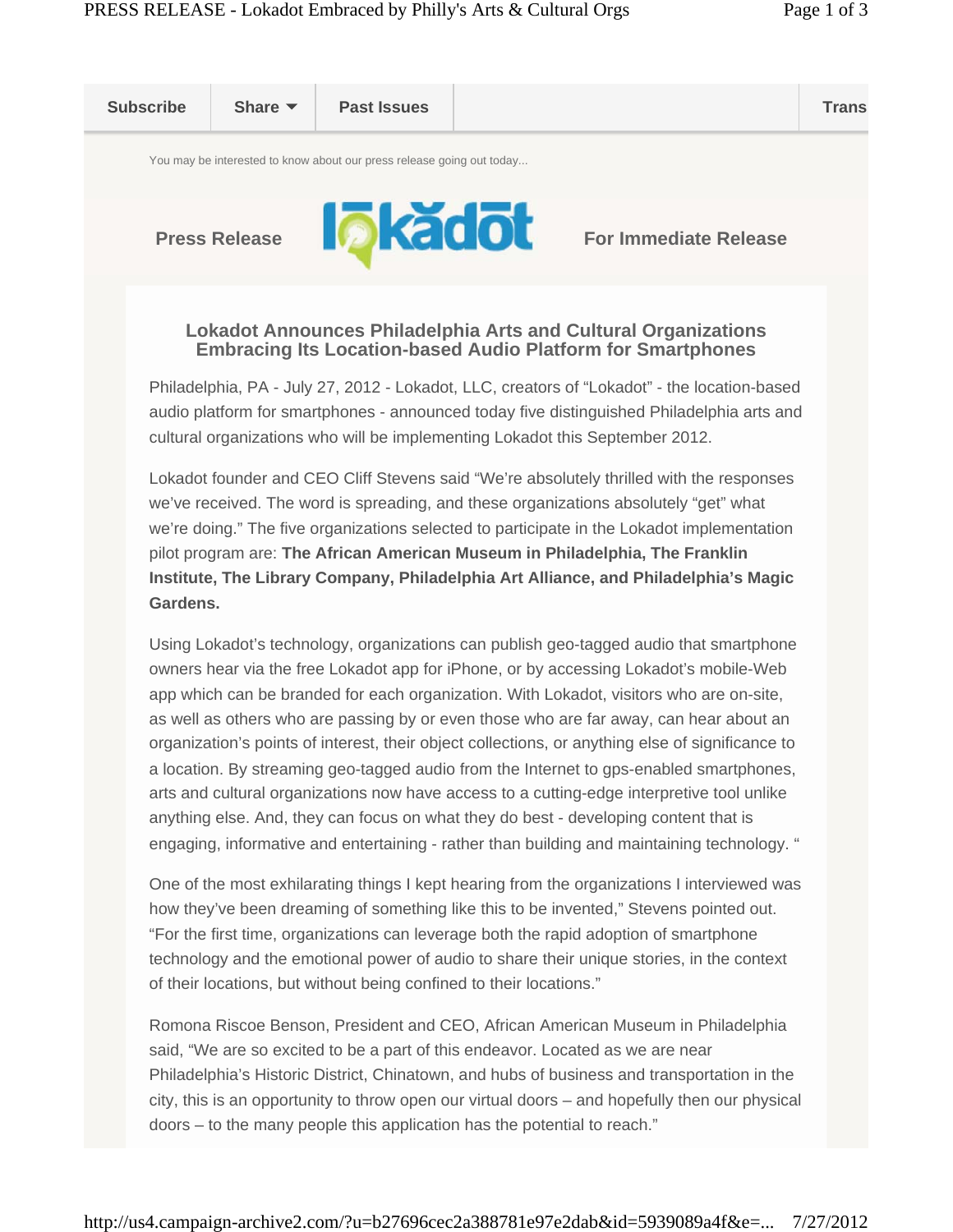| <b>Subscribe</b><br>Share $\blacktriangledown$                                                                                                                                                                                                                                                                                                                                                          | Past Issues way to utilize advanced smartphone technology to                                                                                                                                                                                                                                                                                                                                                                                                                                                                                                                                                                                                  | <b>Trans</b> |
|---------------------------------------------------------------------------------------------------------------------------------------------------------------------------------------------------------------------------------------------------------------------------------------------------------------------------------------------------------------------------------------------------------|---------------------------------------------------------------------------------------------------------------------------------------------------------------------------------------------------------------------------------------------------------------------------------------------------------------------------------------------------------------------------------------------------------------------------------------------------------------------------------------------------------------------------------------------------------------------------------------------------------------------------------------------------------------|--------------|
| engage both on-site and potentially untapped visitors, providing them with useful<br>information in a timely, entertaining and appealing manner," said Troy Collins, Senior Vice<br>President of Programs, Marketing and Business Development at The Franklin Institute.<br>"We are thrilled to be among the organizations involved, and look forward to a successful<br>launch this coming September." |                                                                                                                                                                                                                                                                                                                                                                                                                                                                                                                                                                                                                                                               |              |
|                                                                                                                                                                                                                                                                                                                                                                                                         | "We are thrilled with the prospect of sharing the information in our collections in this new<br>way," says Library Company Director John Van Horne. "Audio presentations will enrich the<br>Library Company experience by allowing our curators to speak directly to visitors about<br>what they're seeing in our cases and on our walls, and at the same time to create archives<br>of recordings on a range of historical subjects that can be accessed on demand." The<br>Library Company is the nation's oldest cultural institution—founded by Benjamin Franklin<br>in 1731—and one of the largest repositories of early American imprints in the world. |              |
| capacity to provide audio tours for visitors."                                                                                                                                                                                                                                                                                                                                                          | "We are delighted to join Lokadot's pilot program," says Philadelphia Art Alliance's<br>Executive Director Molly Dougherty. "Using information that already exists about our<br>historic building and exhibition program, we are creating user-friendly audio content. Our<br>Lokadot participation is allowing this small organization to stretch beyond its current                                                                                                                                                                                                                                                                                         |              |
| artwork."                                                                                                                                                                                                                                                                                                                                                                                               | Ellen Owens, Executive Director of Philadelphia's Magic Gardens added, "With so much<br>foot traffic passing by Philadelphia's Magic Gardens during the evening hours, Lokadot<br>offers an incredible way to provide interpretation of our unique site for thousands of people<br>who walk by on South Street - even when our organization is closed! We're also extremely<br>excited about being able to utilize the voice of our founder, Isaiah Zagar, in our<br>forthcoming audio content where he'll be sharing some of the rich stories about his                                                                                                      |              |
| the listener's original music continues.                                                                                                                                                                                                                                                                                                                                                                | One of the many alluring differentiators about Lokadot's breakthrough location-based<br>audio-streaming technology is its ability to integrate seamlessly with the listener's existing<br>iTunes music that is playing on their iPhone. Using this optional Auto-Play feature,<br>whenever a user gets near a point of interest, their music fades down and pauses while<br>the Lokadot "point of interest" audio plays from the Web. When the Lokadot audio finishes,                                                                                                                                                                                        |              |
| here: http://bit.ly/publkt                                                                                                                                                                                                                                                                                                                                                                              | Organizations who are interested in implementing Lokadot and publishing their own geo-<br>tagged audio to Lokadot's location-based audio platform for smartphones can sign up                                                                                                                                                                                                                                                                                                                                                                                                                                                                                 |              |

## About Lokadot

Lokadot, LLC ( http://lokadot.com ) is a Philadelphia, PA-based mobile software technology company that enables businesses to engage customers with location-based